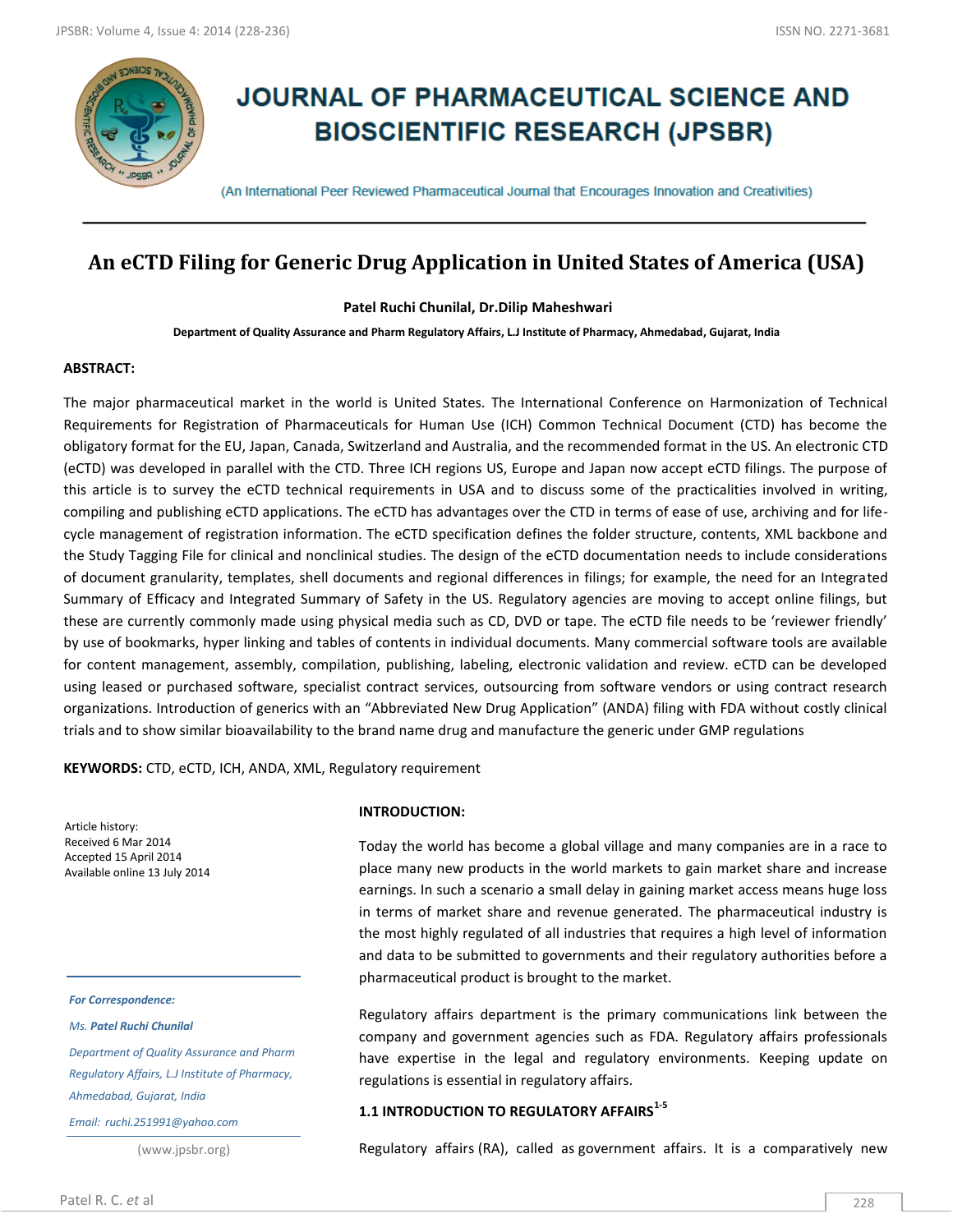profession which developed from the desire of governments to protect public health by controlling the safety and efficacy of products in areas including pharmaceuticals, veterinary medicines, medical devices, pesticides, agrochemicals, cosmetics and complementary medicines.

Regulatory Affairs in the Pharmaceutical industry may be defined as "The interface between the pharmaceutical company and the regulatory agencies across the world."

### **GOAL OF REGULATORY PROFESSIONAL**

- To protect human health
- To ensure safety, efficacy and quality of drugs
- To deliver innovative, breakthrough regulatory strategies for product development and registration

# **ROLE OF REGULATORY PROFESSIONAL**

- Preparation of organized and scientifically valid NDA, ANDA, INDA, MAA, DMF submissions.
- Ensure adherence and compliance with all the applicable cGMP, ICH, GCP, GLP guidelines, regulations and laws.
- Providing expertise and regulatory intelligence in translating regulatory requirements into practical workable plans and advising the companies on regulatory aspects and climate that would affect their proposed activities.

| <b>COUNTRY</b>    | <b>REGULATORY AUTHORITY</b>                                      | <b>WEBSITE</b>    |
|-------------------|------------------------------------------------------------------|-------------------|
| India             | Central Drug Standard Control<br>Organization                    | www.cdsco.nic.in  |
| <b>USA</b>        | Food<br>US.<br>and<br>Drug<br><b>Administration (USFDA)</b>      | www.fda.gov       |
| Australia         | Goods<br>Therapeutic<br>Administration                           | www.tga.gov.au    |
| China             | and<br>China<br>Food<br>Drug<br>Administration (CFDA)            | www.sfda.com      |
| Japan             | Japanese Pharmaceuticals and<br><b>Medical Devices Agency</b>    | www.pmda.go.jp    |
| Europe            | <b>European Medicines Agency</b>                                 | www.ema.europe.eu |
| Brazil            | Health<br><b>Surveillance</b><br>National<br>Agency (ANVISA)     | www.anvisa.gov.br |
| United<br>kingdom | Medicines and<br>Healthcare<br><b>Products Regulatory Agency</b> | www.mhra.gov.uk   |
| Canada            | Health Canada                                                    | www.hc-sc.gc.ca   |

# **Table 1: World's major Regulatory Authorities6-14**

# **1.2 INTRODUCTION TO GENERIC DRUG15, 16, 17**

A **generic drug** is a drug defined as "a drug product that is comparable to brand/reference (Patented or licensed) listed drug product in dosage form, strength, route of administration, quality and performance characteristics, and intended use."

Generic drugs are known and labelled with the name of the manufacturer. After Approval of Generic drugs, they are listed in **"Orange Book"** of USFDA.

Generic Drug is widely accepted because before approval to generic drugs in market, only the innovator (patented right holder) molecule is available in market. As drug is innovated, the innovator keeps price of drug very high to get advantage of patent right and to recover the cost of R & D. As patented drug bears high cost, it is very costly to general public. So, USFDA has introduced approval of generic drugs through Hatch-Waxman Act to make high priced patented molecule to be available to general public at affordable cost.

The time it takes a generic drug to appear on the market varies. **In the US, drug patents give protection for twenty years (20) after the date of patent filing.**

# **Table: 2 ANDA Certifications<sup>18</sup>**

| <b>TYPE</b>     | <b>PATENT</b>                                                                                                                                | <b>ANDA FILING</b>                                                                                                                                                                                                                                                                                                                                                                                                                                            |
|-----------------|----------------------------------------------------------------------------------------------------------------------------------------------|---------------------------------------------------------------------------------------------------------------------------------------------------------------------------------------------------------------------------------------------------------------------------------------------------------------------------------------------------------------------------------------------------------------------------------------------------------------|
|                 | <b>CERTIFICATIONS</b>                                                                                                                        |                                                                                                                                                                                                                                                                                                                                                                                                                                                               |
| Paragraph       | The<br>drug<br>has<br>been<br>not<br>patented.                                                                                               | a generic drug manufacturer<br>lf<br>certifies I & II, then the FDA starts<br>processing the generic ANDA right                                                                                                                                                                                                                                                                                                                                               |
| Paragraph<br>Ш  | The patent has<br>already expired.                                                                                                           | away                                                                                                                                                                                                                                                                                                                                                                                                                                                          |
| Paragraph<br>Ш  | Patent is listed,<br>is valid but the<br>generic<br>wants<br>approval<br>to<br>market the drug<br>the<br>once<br>pertinent patent<br>expires | a generic drug manufacturer<br>If<br>certifies 3, then the FDA starts<br>processing the ANDA, and gives<br>approval when the patent expires                                                                                                                                                                                                                                                                                                                   |
| Paragraph<br>IV | is<br>The patent<br>not infringed or<br>is invalid                                                                                           | ANDA filer notifies patent holder<br>within 20 days .Patent holder must<br>sue for infringement within 45 days<br>.If the patent holder sues, FDA must<br>withhold approval for 30 months<br>(one time only). If the patent holder<br>does not sue, FDA may approve<br>ANDA at any time If a court rules<br>that the patent is not infringed or<br>invalid, FDA may proceed after<br>decision. If first generic ANDA files<br>will gets 180 days exclusivity. |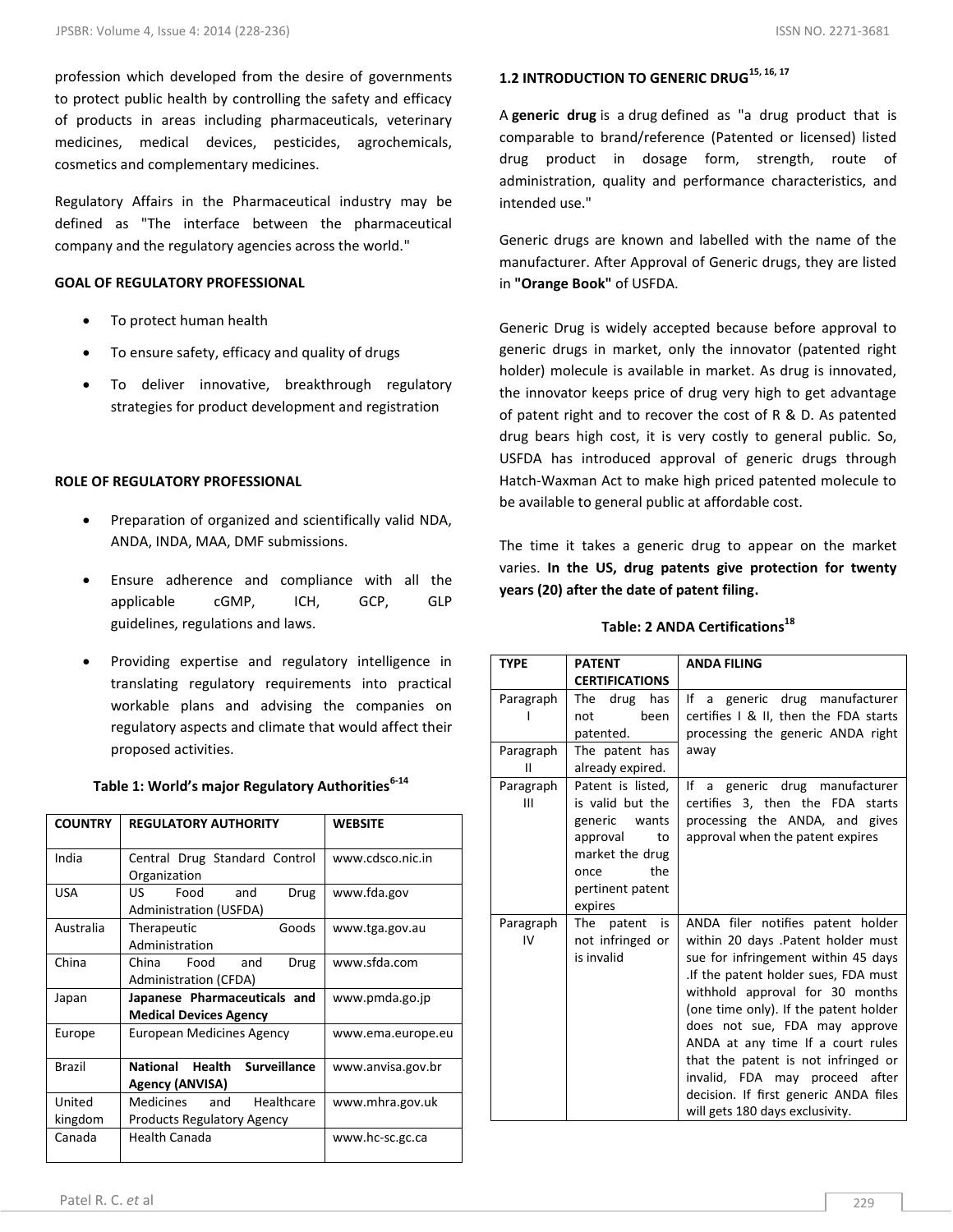# **1.3 ABBREVIATED NEW DRUG APPLICATION (A.N.D.A) 19, 20**

Generic drug applications are known as "abbreviated" because they are not required to include preclinical (animal) and clinical (human) data to establish drug's safety and effectiveness. Instead of that generic applicants must scientifically demonstrate that their product is bioequivalent as the innovator drug.



# **Figure 1: Generic Drug (ANDA) Review process<sup>20</sup>**

#### **DIFFERENCE BETWEEN SUBMISSION OF NDA AND ANDA**

**Table3: Comparison for the innovator (NDA) & generic (ANDA) requirements<sup>21</sup>**

| <b>NDA requirements</b>      | <b>ANDA requirements</b>     |
|------------------------------|------------------------------|
| 1. labelling                 | 1. labelling                 |
| 2. Pharmacology & toxicology | 2. Pharmacology & toxicology |
| 3.CMC                        | 3.CMC                        |
| 4. Microbiology              | 4. Microbiology              |
| 5. Inspection                | 5. Inspection                |
| 6. Testing                   | 6. Testing                   |
| 7. Animal studies            | 7. Bioequivalance            |
| 8. Clinical studies          |                              |
| 9. Bioavailability           |                              |

**1.4 COMMON TECHNICAL DOCUMENT** (**CTD**) 22, 23

**CTD** is a set of specification for application dossier for the

registration of Medicines and designed to be used by theInternational **Conference on Harmonization of Technical Requirements for Registration of Pharmaceuticals for Human Use. (ICH M4)**



**Figure2 CTD Triangle<sup>23</sup>**

# **1.5 ELECTRONIC COMMON TECHNICAL DOCUMENT (eCTD) 24, 25**

The eCTD is the electronic version of CTD. **There is no difference between CTD and eCTD in terms of scientific, technical and clinical content.** However, there are regional differences in implementation of eCTD between ICH regions. In theory, eCTD is **vendor and system independent,** in terms of both creation and use. In practice, there have been some reports of issues with interoperability between different eCTD tools, because vendors have not always interpreted the eCTD specifications in the same way.

# **Role of ICH M2 Expert Working Group(eCTD) and M4 Expert Working Group(CTD)**

The goal of eCTD is to enhance the receipt, processing and review of submissions. The eCTD specification has been developed by ICH M2 (Multi-disciplinary Group 2) EWG (Expert Working Group) and maintained by the IWG (Implementation Working Group) in accordance with the ICH process as pertains to the M2 EWG and eCTD change control as it pertains to the eCTD IWG.A version 1.0 XML (eXtensible Markup Language) DTD (Document Type Definition) was completed in February 2002, along with the publication of a version 2.0 eCTD specification. It was finalised in November 2003. Latest eCTD specification version 3.2.2 is available from July 2008.

As of January 2008, the eCTD format is the only acceptable format for electronic submission to USFDA, as all other electronic formats will no longer be acceptable unless a waiver has been granted. Paper submissions are still acceptable but not recommended.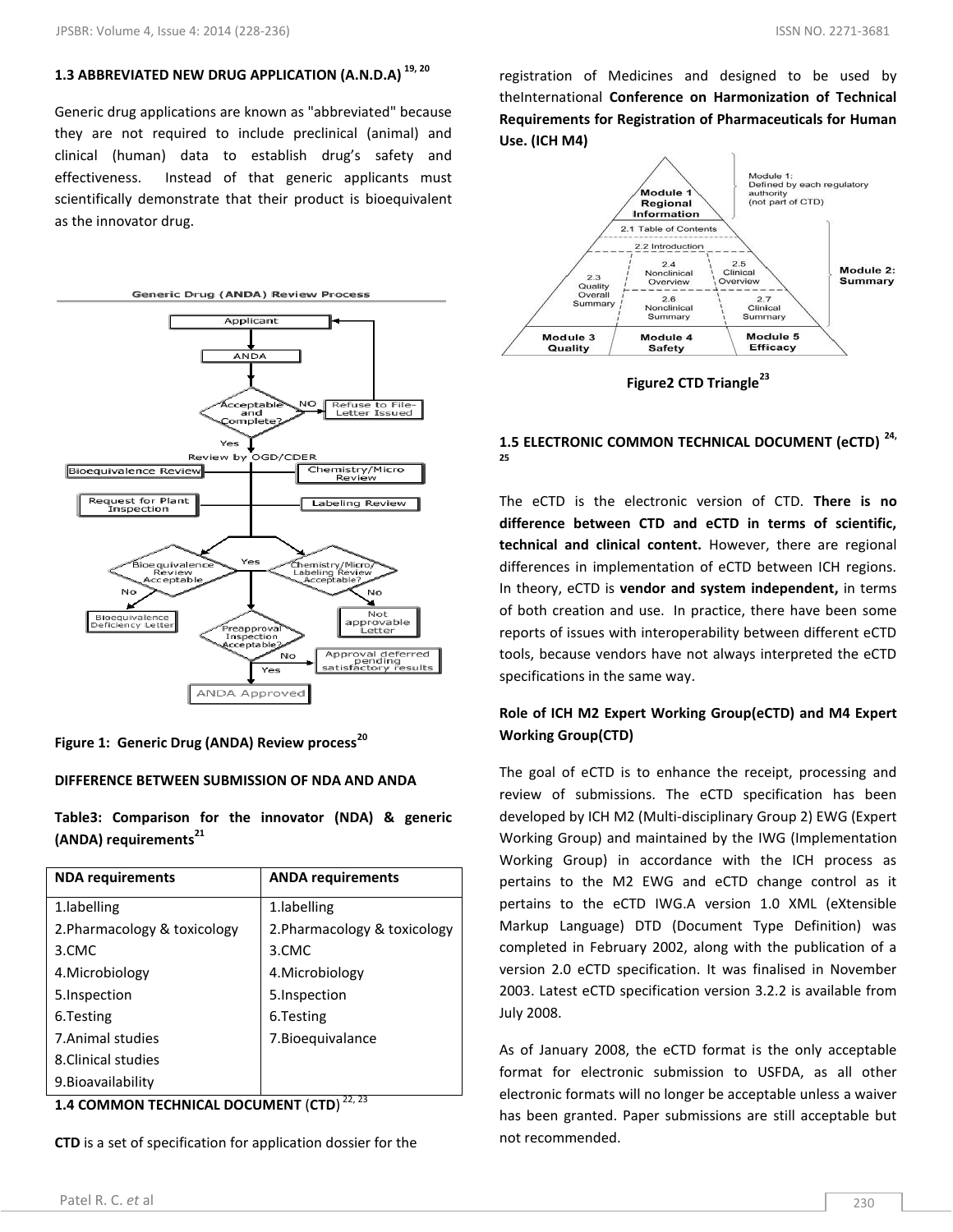Definition of eCTD is "an interface for industry to agency transfer of regulatory information while at the same time taking into consideration the facilitation of the creation, review, lifecycle management and archival of the electronic submission". The eCTD specification includes all the criteria that will make an electronic submission technically valid. The main focus of the eCTD specification is to provide the ability to transfer the registration application electronically from industry to a regulatory authority. The specification for the eCTD is based upon content defined within the CTDICH M4 EWG. **The structure and level of detail specified in the CTD has been used as the basis for defining the eCTD structure and content but where appropriate, additional details have been developed within the eCTD specification ICH M2 EWG.**

Technical answer for eCTD definition is "an XML backbone with associated metadata and checksums, plus a predefined directory structure reflecting the XML nodes and leaves, containing properly granulated and formatted electronic documents". Non-technical answer is "a sort of web page, and a whole set of documents and folders, split up in a particular way, that link together so that the agencies can process your submissions more quickly and easily".

The specification is designed to support high-level functional requirements such as the following:

- Copy and paste document
- Viewing and print of documents
- Annotation of document
- $\triangleright$  Facilitate the exporting of information to the databases
- $\triangleright$  Searching within and across all applications
- $\triangleright$  Navigation throughout eCTD alongwith its subsequent amendments



**Figure 3: Status of US eCTD submissions (from 2003 to 2008)**

#### **CTD LIMITATIONS**

- It does not cover the full submission. It includes only modules 2 to 5.
- Does not describe contents of module 1.
- Does not cover details related to amendments to the initial application.

#### **E-CTD ADVANTAGES**

- Large reduction in dossier duplication time and expense;
- Large reduction in dossier shipping costs;
- Ease of archiving and distribution;
- Ease of navigation during review, using hyperlinks and bookmarks;
- Facilitation of lifecycle management (keeping track of changes with time);
- Plays a vital role in maintaining information integrity between the pharmaceutical company and the regulatory bodies;
- Reduces time to filing submissions and thereby reduces time-to-market.

### **EXPERIMENTAL WORK:**

#### **ECTD SPECIFICATION**

The ICH M2 has defined the specification for the eCTD. The XML eCTD DTD defines the overall structure of the submission. The purpose of the XML backbone is two-fold:

- To manage meta-data for the entire submission and each document within the submission and
- To constitute a comprehensive table of contents and provide corresponding navigation aids.

Meta-data on submission level include information about submitting and receiving organization, manufacturer, publisher, ID and kind of the submission, and related data items. Examples for meta-data on document level are versioning information, language, descriptive information such as document names and checksums.

The eCTD submission is composed of the following:

- Directory structure
- XML eCTD instance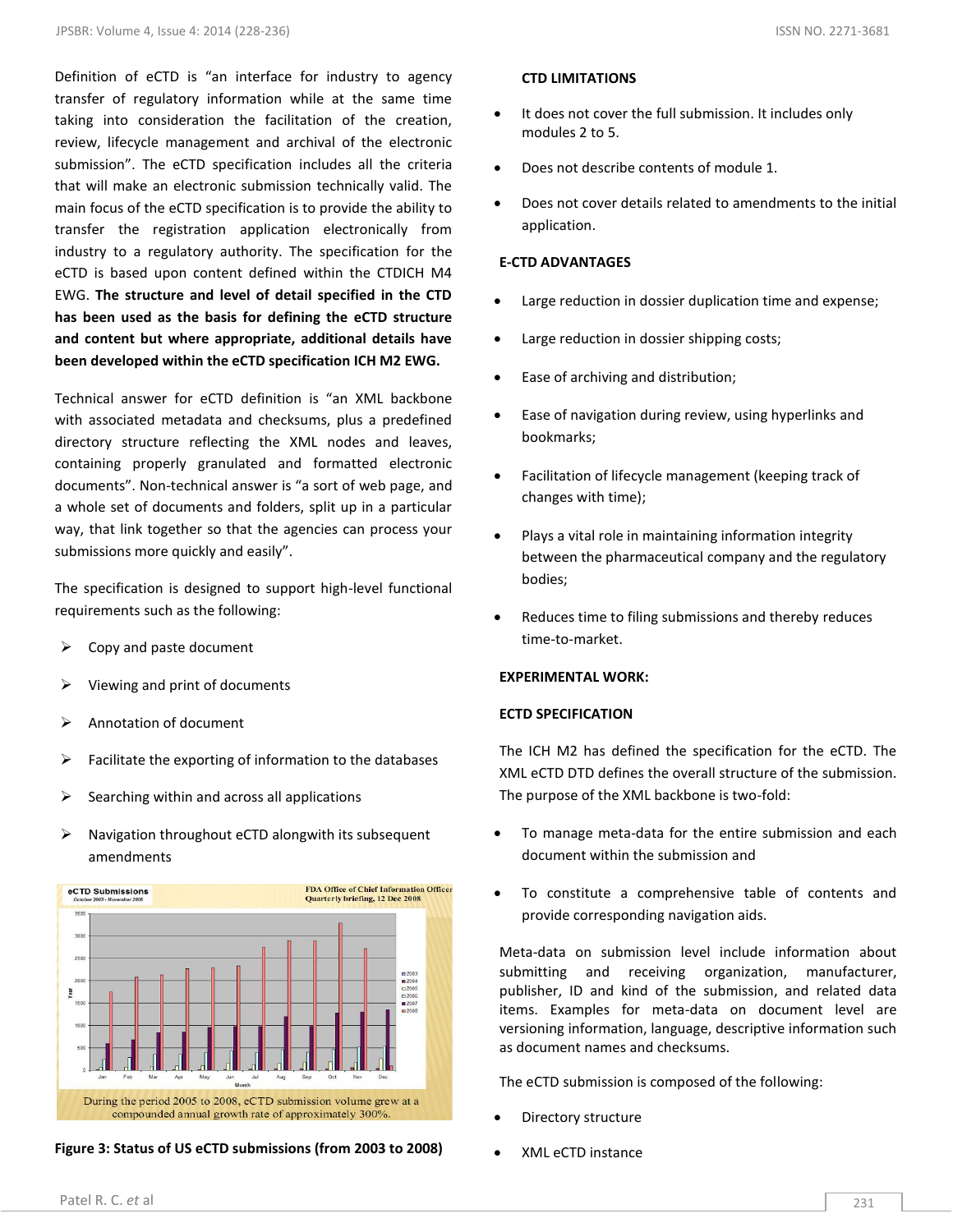# Content files

# Directory structure:

The directory structure is a structure of directories and files. There should be a reasonable maximum number of entries (directories and files) per directory. The directory structure should follow the rules below. The files could be in several formats as specified below.

The name of the files and directories are identifiers. They should be short. The file names are not intended to convey meta-data, though some meaning in the names helps (i.e., no random names). Any directory names and file names that are added to the eCTD submission by the applicant should be descriptive, logical and brief.

# XML eCTD Instance:

The instance is in the submission sequence number directory. The submission sequence number directory should contain at least two files and one or more directories. One of the files in the submission sequence directory should be the instance and the other should be the MD5 (Message Digest Algorithm) checksum of the instance. The instance is the starting file for the processing by an XML processor. The intention is to have links from the leaf elements of the instance to the files in the eCTD submission as opposed to creating a single XML document that contains the entire eCTD submission. The instance also contains meta-data at the leaf level.

# Checksums:

The eCTD submission should contain checksums for each individual file including a checksum file for the eCTD XML instance. Initially, the MD5 should be used for this purpose. Including a checksum for each individual file provides a number of benefits including:

- The integrity of each file can be verified by comparing the checksum submitted with the file and the computed checksum.
- The checksum can be used to verify that the file has not been altered in the historical archive of the regulatory authority. This is especially useful as the files are migrated from one storage medium to another, as in the case of backup to magnetic tape storage.

# **Organizing the main submission folder**

 The top level of the directory structure will vary by region. The identification of the top-level folder uniquely identifies the application in a region. Submissions should be differentiated by a subfolder

named according to the sequence number of the submission in that region.

All documents in the electronic submission should be placed in a main submission folder using a four-digit sequence number for the application with the original submission for an application designated **0000.** Applicant should assign numbers for each submission to the same application with consecutive numbers.

For example, the folder for the 3rd submission to an application, whether it is an amendment, supplement, or general correspondence is numbered 0002. The 4th submission is numbered 0003. See following table 3 for naming convention.

Table 4: Naming convention for submission folder

| Example top level<br>folder name | Sequence number | Type of submission              |
|----------------------------------|-----------------|---------------------------------|
| ctd-123456                       | 0000            | Original Submission             |
| ctd-123456                       | 0001            | First amendment,<br>supplement  |
| ctd-123456                       | 0002            | Second amendment,<br>supplement |
|                                  |                 |                                 |
| ctd-123456                       | Nnnn            | Nth amendment,<br>supplement    |

Figure 4: Naming convention for folder



Applicant should submit the XML backbone as a single file named index.xml, which should be placed in the submission sequence number folder for that submission. In the example shown in Figure, there should be an index.xml file in folder "0000", folder "0001" and folder "0002". The MD5 checksum file, indexmd5.txt, should be in each folder with the corresponding index.xml file. The DTD for index.xml should be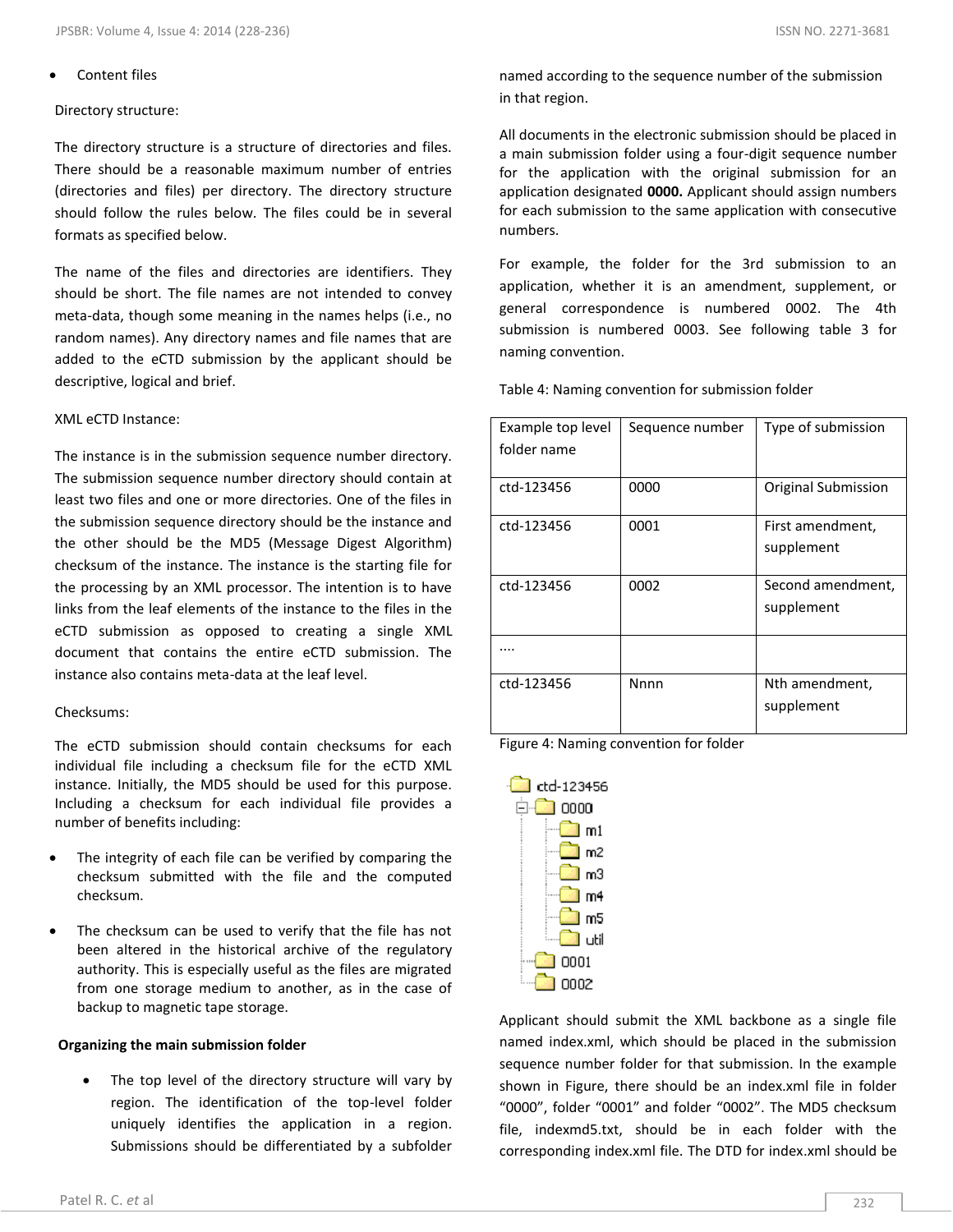in the "util" folder for each submission.

| <b>Section</b><br>in CTD | <b>Description</b>                                                                     | <b>Folder name</b> |
|--------------------------|----------------------------------------------------------------------------------------|--------------------|
| 2.2                      | Introduction                                                                           | $22$ -intro        |
| 2.3                      | Quality overall summary                                                                | $23 - q$ os        |
| 2.4                      | <b>Nonclinical Overview</b>                                                            | 24-nonclin-over    |
| 2.5                      | <b>Clinical Overview</b>                                                               | 25-clin-over       |
| 2.6                      | Nonclinical Written and<br><b>Tabulated Summaries</b>                                  | 26-nonclin-sum     |
| 2.7                      | Clinical summary                                                                       | 27-clin-sum        |
| m2                       | 22 intro<br>23 qos<br>24-nonclin-over<br>25-clin-over<br>26-nonclin-sum<br>27-clin-sum |                    |

# **Table 5:Naming convention for file name**

# **Figure 5: Screenshot representation of the folder structure of module 2**

The following case examples show the use of each of the operation attribute values. These examples do not cover all possible situations. Applicant has to consult regulatory authority if have specific questions about the use of the operation attribute. When actually populating the XML instance, use the leaf ID to refer to files.

**Case 1** – The first submission of a dossier.

| <b>Submission</b><br>sequence # | File name           | <b>Operation</b> | File<br><b>Being</b><br><b>Modified</b> | Sample<br>logical<br>display in a<br>review tool |
|---------------------------------|---------------------|------------------|-----------------------------------------|--------------------------------------------------|
| 0000                            | 0000\\structure.pdf | <b>New</b>       |                                         | structure.pdf<br>(current)                       |

#### **Case 2** – Two submissions

Submission 0000 is the first submission of a dossier. Submission 0001 is a subsequent amendment in which the applicant intends to completely replace the structure.pdf file in submission 0000. The intent is to keep the original structure.pdf for historical purposes but to consider only the contents of the 0001\…\structure2.pdf as relevant to the review. These two submissions could be described as follows:

# **Module 3 Quality folder**



# **Figure 6: Screenshot representation of the folder structure of module 3**

- $\triangleright$  Submission 0000 is the first submission of the file structure.pdf, and this file is the current version of this file.
- $\triangleright$  Submission 0001, which is submitted at a later time, is the submission of the file structure2.pdf, which is now current and replaces the file structure.pdf in submission 0000.

There is no requirement to preserve file names during life cycle changes; in fact, logical differences in file names can be helpful during review when both files are open simultaneously for comparative or other purposes.

| <b>Submission</b><br>sequence # | <b>File</b><br>name        | Operation  | <b>File Being</b><br><b>Modified</b> | Sample logical<br>display<br>in a<br>review tool           |
|---------------------------------|----------------------------|------------|--------------------------------------|------------------------------------------------------------|
| 0000                            | $0000$ \<br>structure.pdf  | <b>New</b> |                                      | structure.pdf<br>(current)                                 |
| 0001                            | $0001$ \<br>structure2.pdf | Replace    | $0000$<br>structure.pdf              | structure.pdf<br>(replaced)<br>structure2.pdf<br>(current) |

#### **Case 3** - Two submissions

Submission 0000 is the first submission of a dossier. Submission 0001 is an amendment where the applicant intends to add new information to the original structure.pdf file, which was submitted in submission 0000.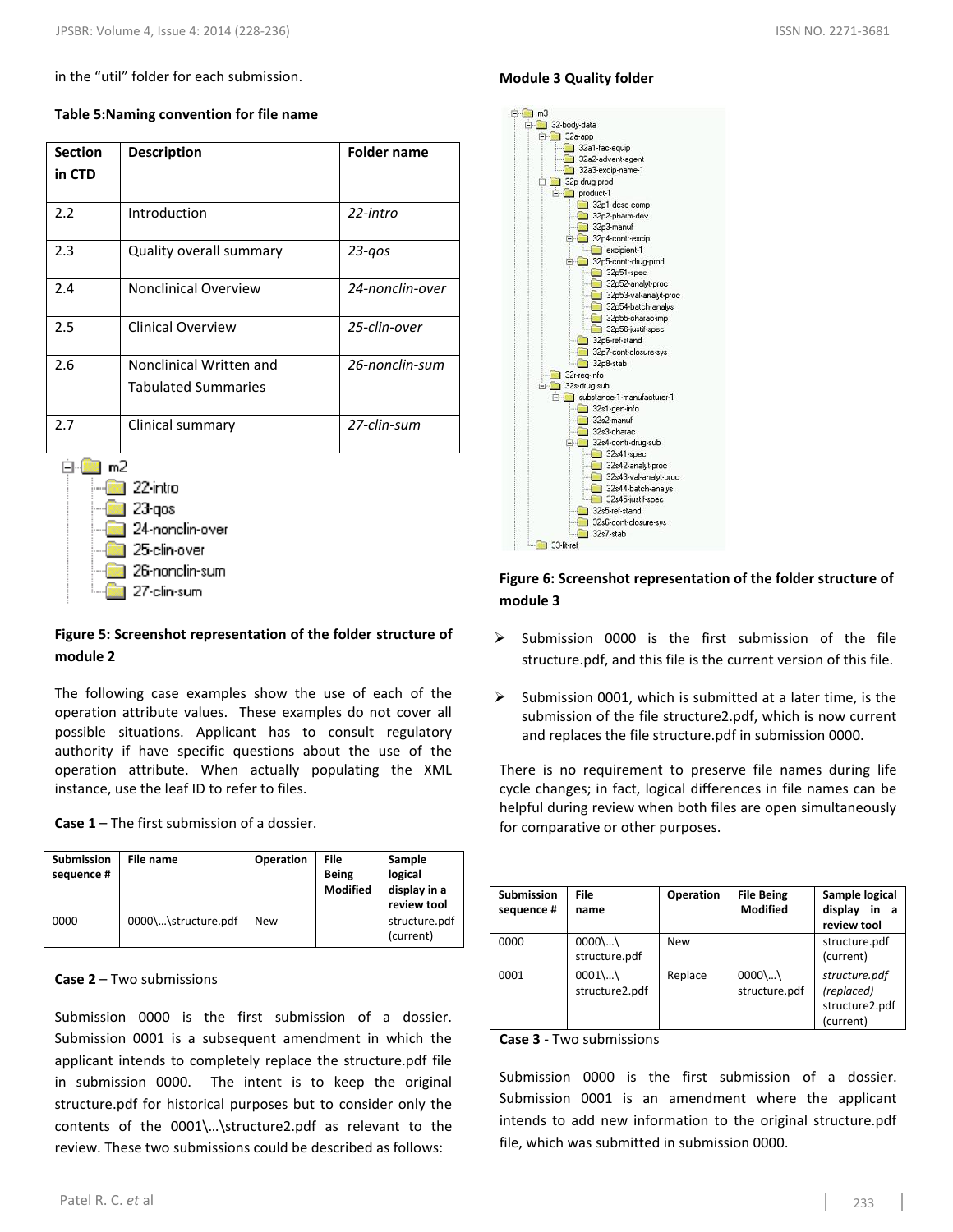The intent is to have the reviewer consider the contents of both files relevant to the submission. These two submissions could be described as follows:

- $\triangleright$  Submission 0000 is the first submission of the file structure.pdf, and this file is the current version of this file.
- $\triangleright$  Submission 0001, submitted at a later time, is the submission of the file structure2.pdf, which is the current file but contains information that should be appended to file structure.pdf in submission 0000. Both files should be considered relevant to the review of the dossier.

There is no requirement to preserve file names during life cycle changes; in fact, logical differences in file names can be helpful during review when both files are open simultaneously for comparative or other purposes.

| <b>Submission</b><br>sequence # | File name                 | Operation  | <b>File Being</b><br><b>Modified</b> | Sample<br>logical display<br>in a review<br>tool                       |
|---------------------------------|---------------------------|------------|--------------------------------------|------------------------------------------------------------------------|
| 0000                            | $0000$ \<br>structure.pdf | <b>New</b> |                                      | structure.pdf<br>(current)                                             |
| 0001                            | $0001$<br>structure2.pdf  | Append     | $0000$ \<br>structure.pdf            | structure.pdf<br>(current-<br>appended)<br>structure2.pdf<br>(current) |

**Case 4** - Two submissions

Submission 0000 is the first submission of a dossier. Submission 0001 is an amendment where the applicant intends to delete a file in the previous submission. The intent is to have the reviewer disregard the contents of the original file, possibly because it should not have been submitted with the original dossier. These two submissions could be described as follows:

- Submission 0000 is the first submission of the file structure.pdf and this file is the current version of this file.
- $\triangleright$  Submission 0001, submitted at a later time, requests that the file structure.pdf in submission 0000 be deleted and no longer considered relevant to the review of the dossier

| <b>Submission</b><br>sequence # | File name                 | Operation  | <b>File Being</b><br><b>Modified</b> | Sample logical<br>display in a<br>review tool             |
|---------------------------------|---------------------------|------------|--------------------------------------|-----------------------------------------------------------|
| 0000                            | $0000$ \s<br>tructure.pdf | <b>New</b> |                                      | structure.pdf<br>(current)                                |
| 0001                            |                           | Delete     | $0000$ \<br>structure.pdf            | structure.pdf<br>(no longer<br>relevant to the<br>review) |

### **DTD Content Model**

The content model is hierarchical starting at the "eCTD" and going down to a specific item to be included in the submission.



**Figure7:Structure of CTD section containing summaries**

Once the appropriate element has been selected ,applicant should use the <leaf> element and attributes to specify a file in the submission. See eCTD element/attribute instruction for details.



**Figure 8: Element in content model**

|                 | $\bullet$ operation<br>· modified-file<br>$\bullet$ checksum $\equiv$<br>$\bullet$ checksum-type $_{\text{eff}}$<br>È<br>string<br>string<br>string<br>enumeration                          |
|-----------------|---------------------------------------------------------------------------------------------------------------------------------------------------------------------------------------------|
|                 | $\bullet$ xmln s:xlink $\Box$<br>$\bullet$ xlink:role $\rule{0pt}{1em}\raisebox{0pt}{1em}$<br>· keywords <sub>m</sub><br>· xlink:type<br>€<br>ⅇ<br>string<br>string<br>string<br>string     |
|                 | $\bullet$ xlink:href $_{\rm eq}$<br>$\bullet$ xml:lang<br>$\bullet$ xlink:show $\bullet$<br>$\bullet$ xlink: actuate<br>۵<br>$\odot$<br>٥<br>string<br>enumeration<br>enumeration<br>string |
| $\bigstar$ leaf | + title                                                                                                                                                                                     |

#### **Figure 9: Leaf element and attribute**

#### **CONCLUSION:**

The technology and business requirements force agency to consider changes in systems, guidelines, process, and so on, to make drug development more efficient and cost effective. Before taking the strategic decision to submit ANDA in eCTD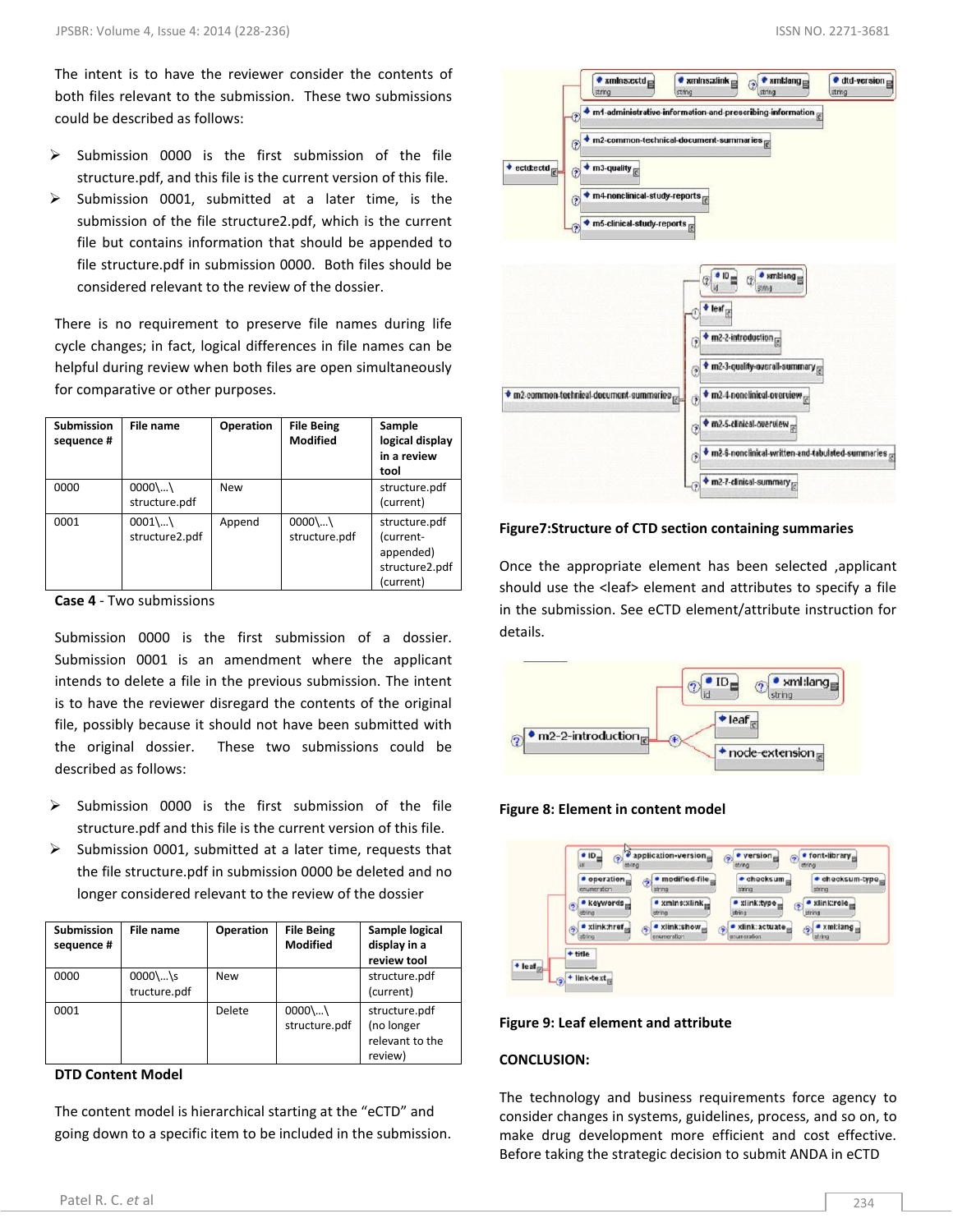format, it is essential to review in detail existing working procedures and to identify the changes that are necessary to comply with the eCTD standard. These changes may be either dependent or independent of the format. Independent of format, central co-ordination of involved departments is essential for successful dossier planning. This applies to CTD or eCTD submissions because the move to either has an impact on all functional groups and not just those concerned with regulatory matters. Such changes could lead to resistance to implementation initiatives and so communication to all involved, far ahead of change, is necessary.

Whereas transition to the CTD format did not require any new skills within an organisation, the further move to eCTD is widely seen as requiring new proficiency by both regulatory and information technology staff alike. For eCTD preparation, strong computer skills, including the ability to troubleshoot, are required for regulatory operations and it becomes essential for those concerned with regulation to accept this technological change, so training of existing personnel or the hiring of new staff to ensure that the requisite skills are available should be considered.

Successful transition to eCTD provides following advantages:

- Increased review efficiency
- Decreased risk of refusal to file
- Faster time to market
- Happier stockholders
- Greater employee and management satisfaction
- Lower cost production
- Simultaneous global submission

For effective and successful ANDA filing, applicants have to take following points in to consideration:

- Be sure to reference all files in the XML backbone(s)
- SPL must be in an "SPL" folder
- Include module 1 in all eCTD submissions
- Make sure all application numbers are six digits
- Make sure all sequence numbers are four digits
- Ensure FDA receive what applicant intended
- All XML must use standard components
- PDF contains recognizable text
- Be sure all PDF hyperlinks/bookmarks are correct
- Include TOCs in all PDF documents
- Do not use node extensions
- Use elements and leaf titles correctly
- Verify that all MD5 checksums are correct
- All documents should conform to eCTD granularity.

Preparing an initial eCTD breaks down into four distinct areas:

1. Preparing CTD Modules

The requirement to prepare and submit applications according to the CTD has been around for a number of years. Within eCTD the files which make up an application are linked to one another.

2. Preparing the documents

Each document from CTD modules has to be suitably formatted then converted to PDF, possibly bookmarked and hyperlinked and then checked for compliance with the specifications.

3. Compiling the application

Each document must be given its correct name. The whole folder structure, including most folder names, is defined in the guidance. The various files then have to be examined for any required bookmarking or hyperlinking between files. Next the XML files are prepared. These files act as the index to the application and highlight whether documents are new or replacements during the lifecycle of a product.

4. Publishing the application

The final act is to burn the application to CD o r DVD. After packing of CD, send it to respected FDA address.

#### **Future of eCTD**

The FDA is concentrating on a new standard called Regulatory Product Submission (RPS) in collaboration with HL7. The reason for this new initiative from the FDA is to have a single standard for all types of submission they regulate. The eCTD is focused only on human drugs and does not cover devices, veterinary, agriculture and blood-related submissions. The goals of RPS are to have one standard for any type of submission.

There may be a question like, "If eCTD is going away, why am I wasting my time to implement it?" Remember, it took over seven years for the FDA to implement electronic submission (eNDA/eBLA) standards. The e-submissions standard, which started in January 1999, will now be replaced with eCTD in January 2008. The electronic submissions to eCTD transition took over six years. With development of the RPS, is it obvious that it will take at least five to seven years. In the meantime, applicants have to comply with the current standard which is eCTD.